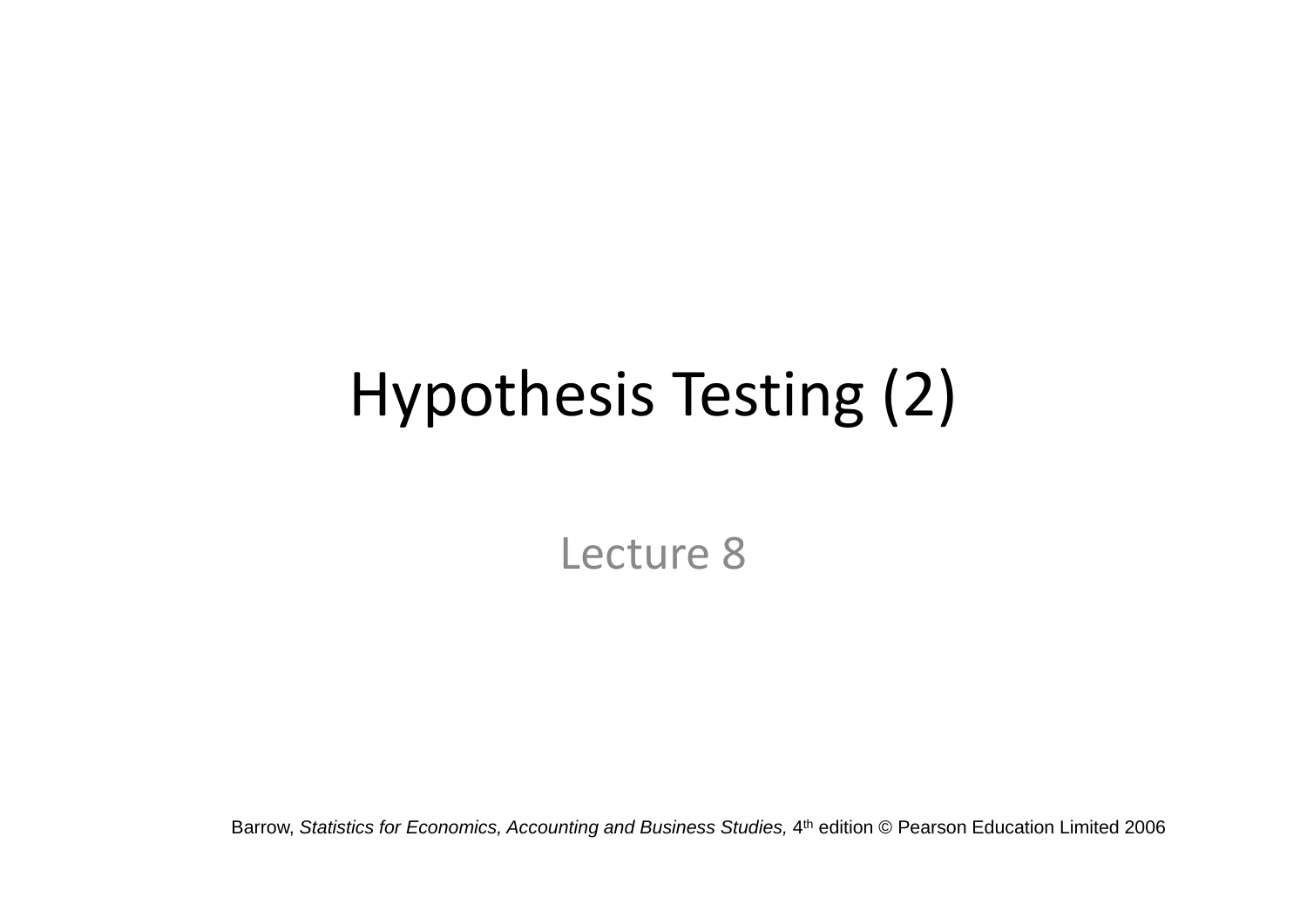# Hypothesis Testing (2)

• So far we have looked at hypothesis testing about <sup>a</sup> single population parameter

– H<sub>0</sub>: μ=5000

- Now we look at testing hypotheses about differences between two population parameters
	- E.g. are women paid less than men?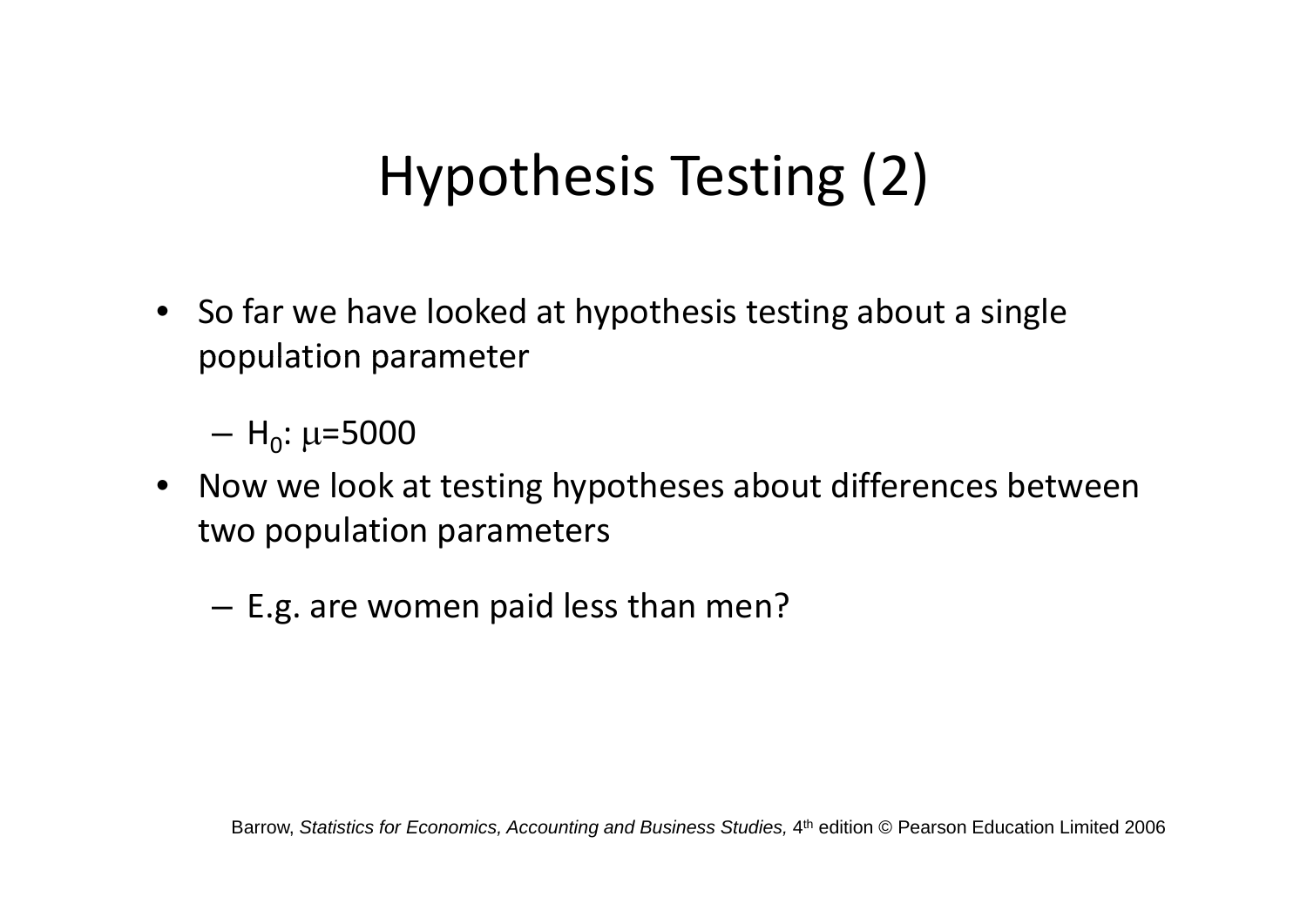### Formal Layout of <sup>a</sup> Problem

- 1. Specify the null and alternative hypothesis
- 2. Choose significance level, e.g. 5%
- 3. Look up critical value from z or t-tables
- 4. Calculate the test statistic
- 5. Decision: reject or do not reject  ${\sf H}_0$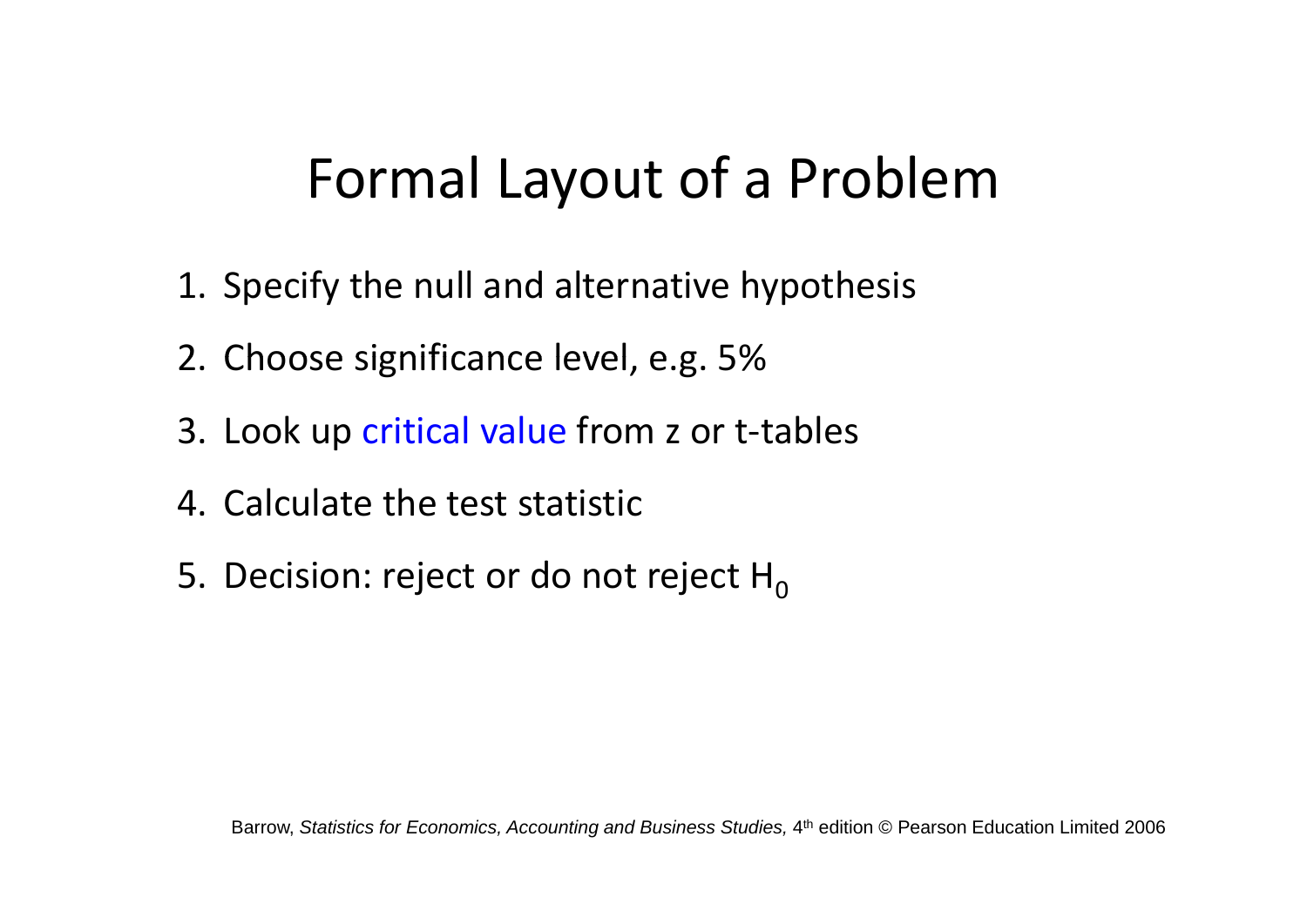#### Testing the Difference of Two Means

• To test whether two samples are drawn from populations with the same mean

> H $_0$ :  $\mu_1$  =  $\mu_2$  or H $_0$ :  $\mu_1$  -  $\mu_2$  = 0  $\mathsf{H}_{1}\!\!: \mu_{1}^{}\neq \mu_{2}^{}\,$  or  $\mathsf{H}_{0}\!\!: \mu_{1}^{}\!\; \cdot \mu_{2}^{}\neq 0$

• The test statistic is

$$
z = \frac{(\overline{x}_1 - \overline{x}_2) - (\mu_1 - \mu_2)}{\sqrt{\frac{s_1^2}{n_1} + \frac{s_2^2}{n_2}}}
$$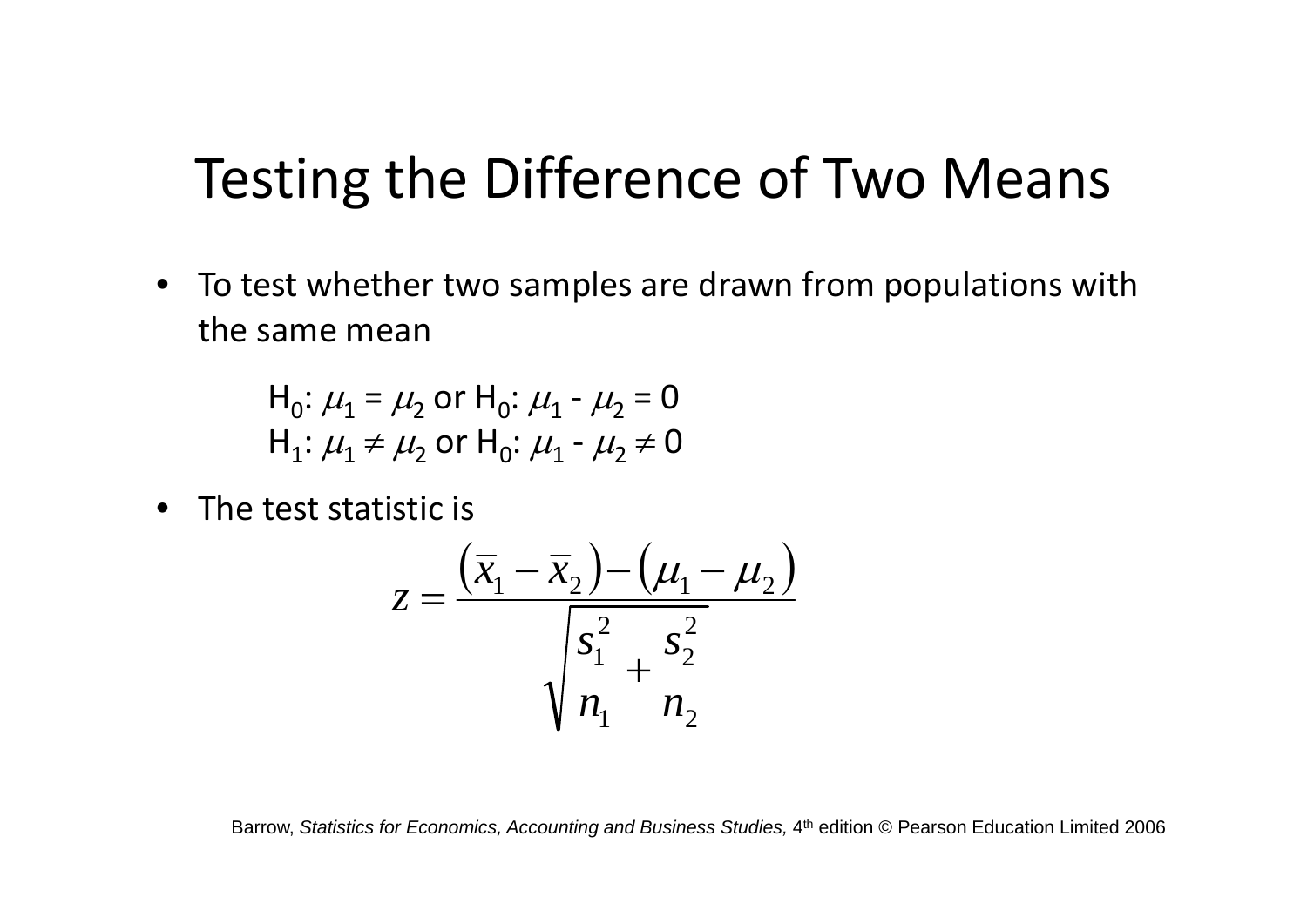#### Example: Car Company has Two Factories is Output the Same?

| Average daily output for 30<br>days |    |  |
|-------------------------------------|----|--|
| Standard dev of daily output        | 25 |  |

- $\bullet$  H<sub>0</sub>:  $\mu_1$ = $\mu_2$  or  $\mu_1$ - $\mu_2$  =0
- $H_1$ <sub>:</sub> $\mu_1$ - $\mu_2 \neq 0$
- Significance level of 1% implies  $z^*_{0.005}$ =2.57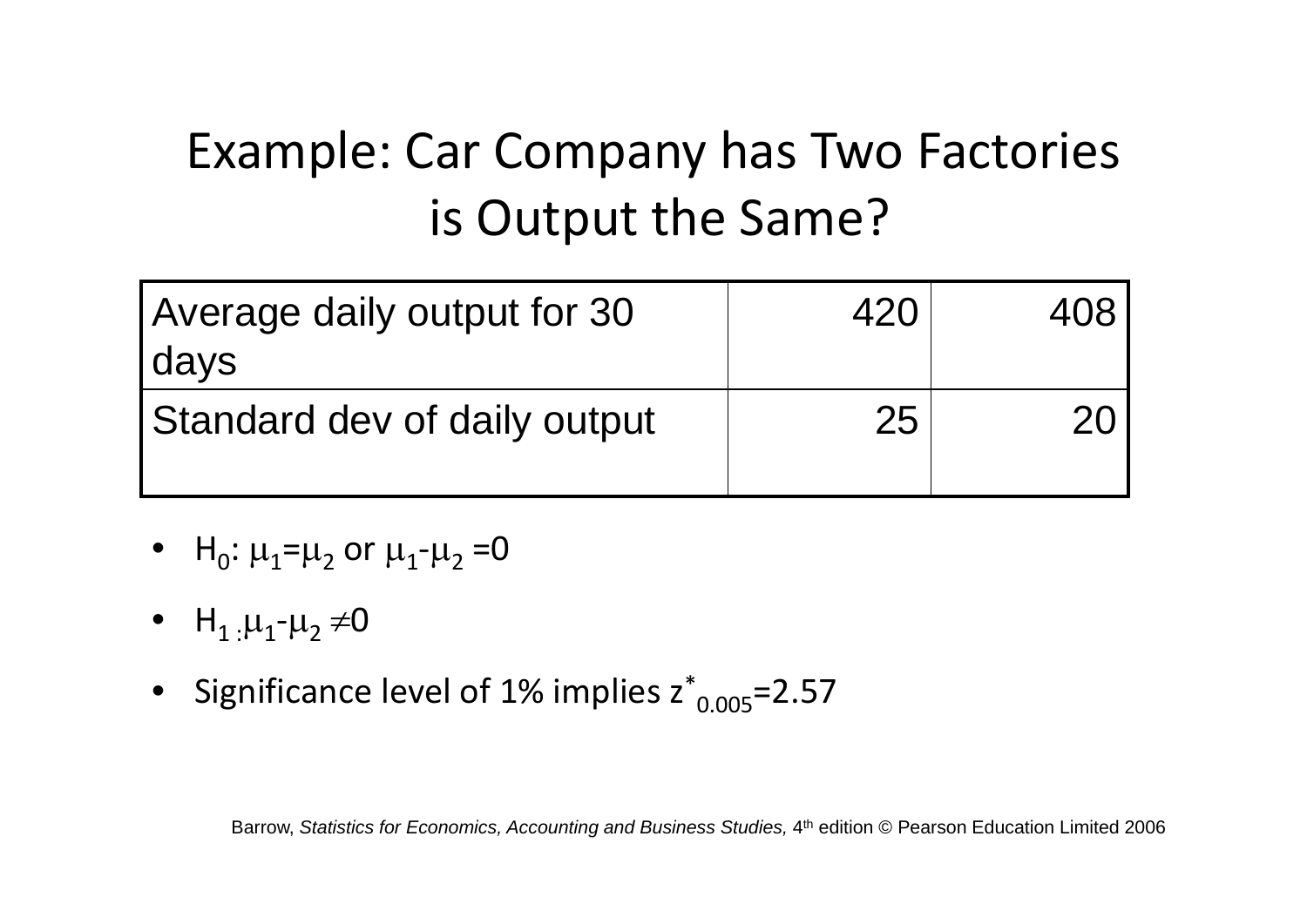$$
z = \frac{(\overline{x}_1 - \overline{x}_2) - (\mu_1 - \mu_2)}{\sqrt{\frac{s_1^2}{n_1} + \frac{s_2^2}{n_2}}} = \frac{(420 - 408) - (0)}{\sqrt{\frac{25^2}{30} + \frac{20^2}{30}}} = 2.05
$$

• z<z \* so it falls in the non-rejection region and therefore we do not reject the null hypothesis.

• There does not seem to be enough evidence to reject the claim that output is the same in each factory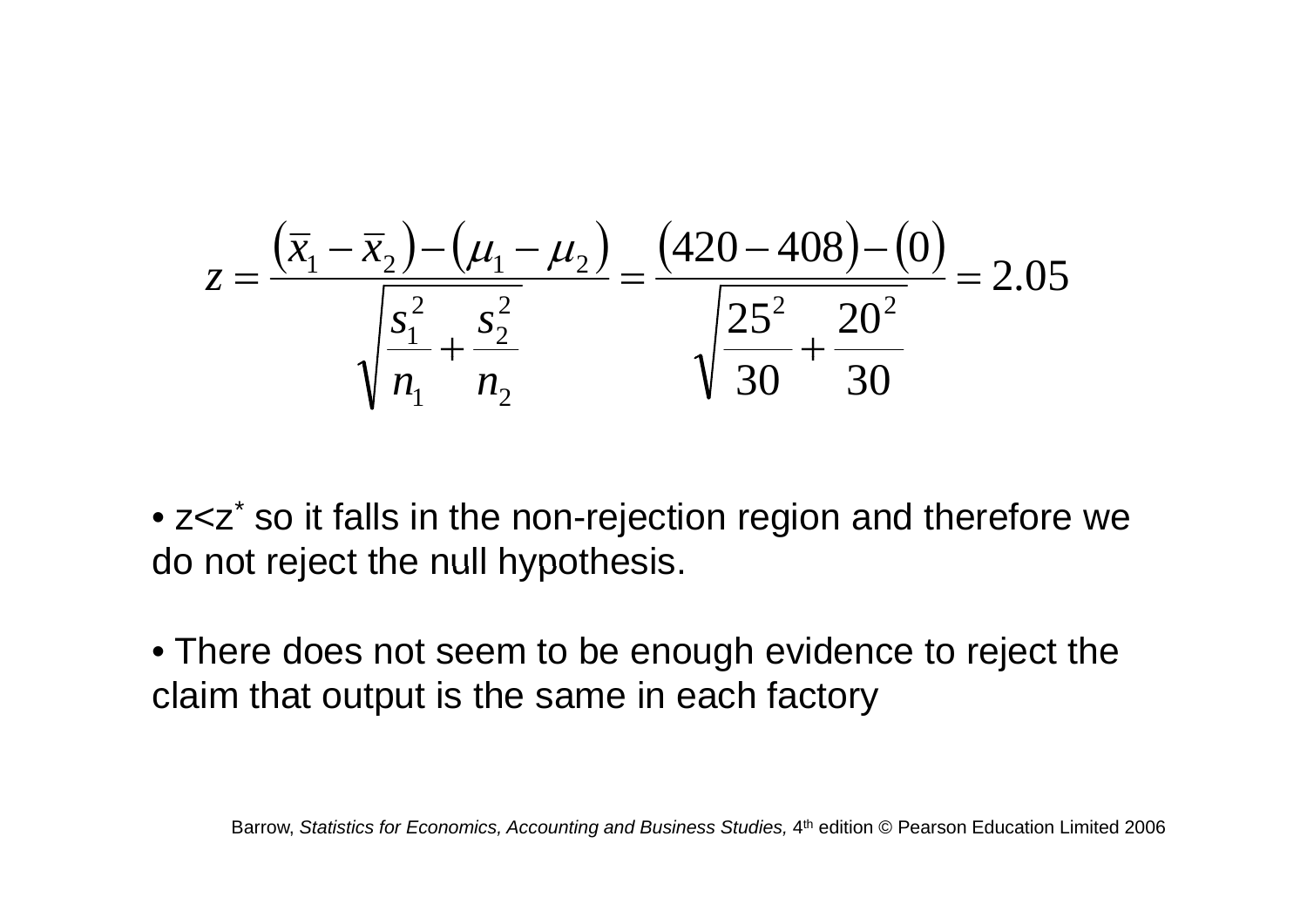# Testing the Difference of Two Proportions

• To test whether two sample proportions are equal

H $_0:$   $\pi_1$  =  $\pi_2$  or H $_0:$   $\pi_1$  -  $\pi_2$  = 0  $\mathsf{H}_{1}\!\!: \pi_{\!1} \neq \pi_{\!2}$  or  $\mathsf{H}_{1}\!\!: \pi_{\!1}$  -  $\pi_{\!2} \!\neq\! 0$ 

• The test statistic is

$$
z = \frac{(p_1 - p_2) - (\pi_1 - \pi_2)}{\sqrt{\frac{\hat{\pi}(1 - \hat{\pi})}{n_1} + \frac{\hat{\pi}(1 - \hat{\pi})}{n_2}}}
$$
  $(\hat{\pi} = \frac{n_1 p_1 + n_2 p_2}{n_1 + n_2})$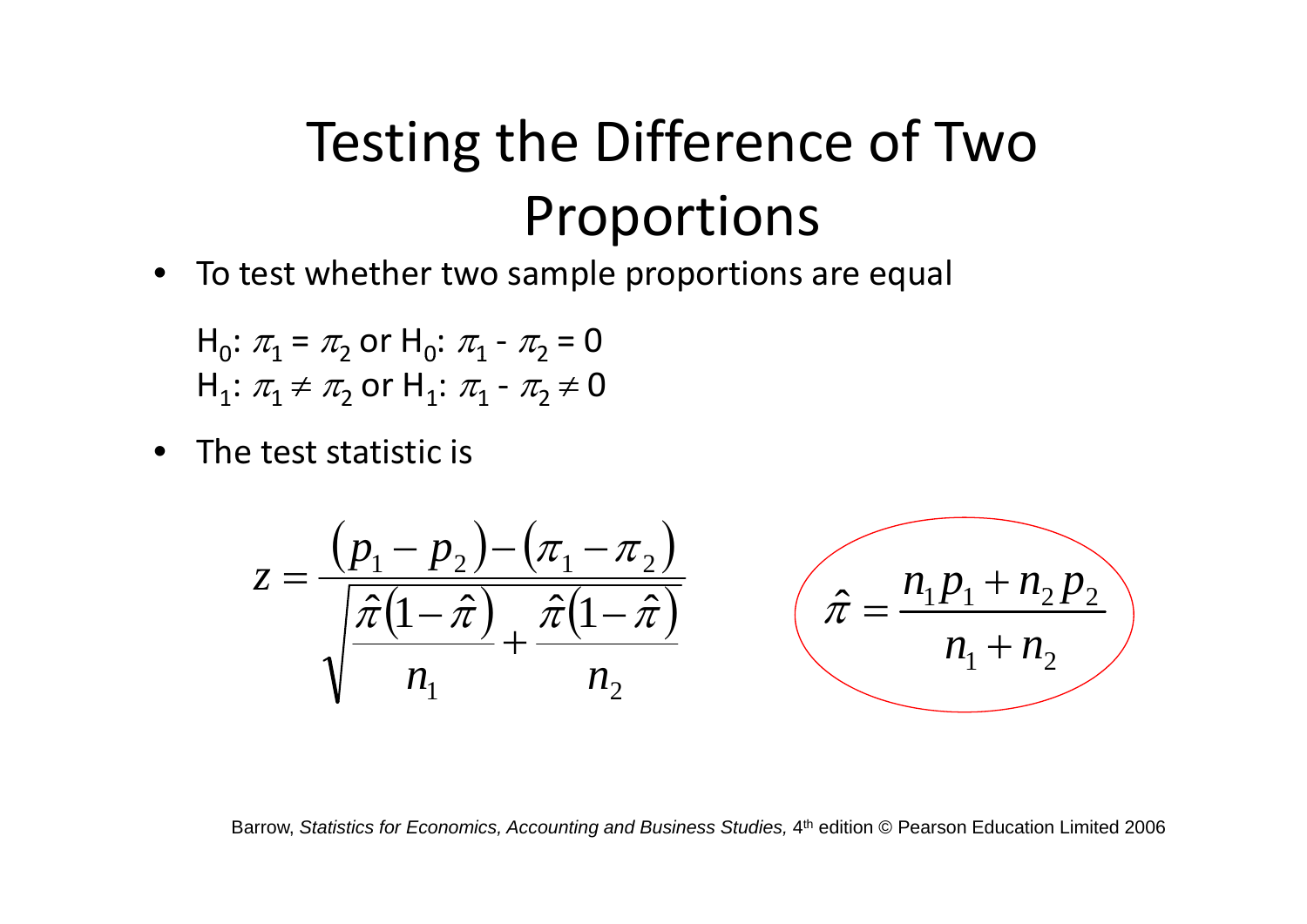# Example: Customer Satisfaction

Are Customers Equally Satisfied with Different Tours?

| proportion who say they are satisfied | 45/75 48/90 |  |
|---------------------------------------|-------------|--|
|                                       |             |  |

- H<sub>0</sub>:  $\pi_1$ - $\pi_2$ =0
- $H_1: \pi_1\text{-}\pi_2\text{\text{*}}0$
- Significance level of 5%,  $z^*_{0.025}$ =1.96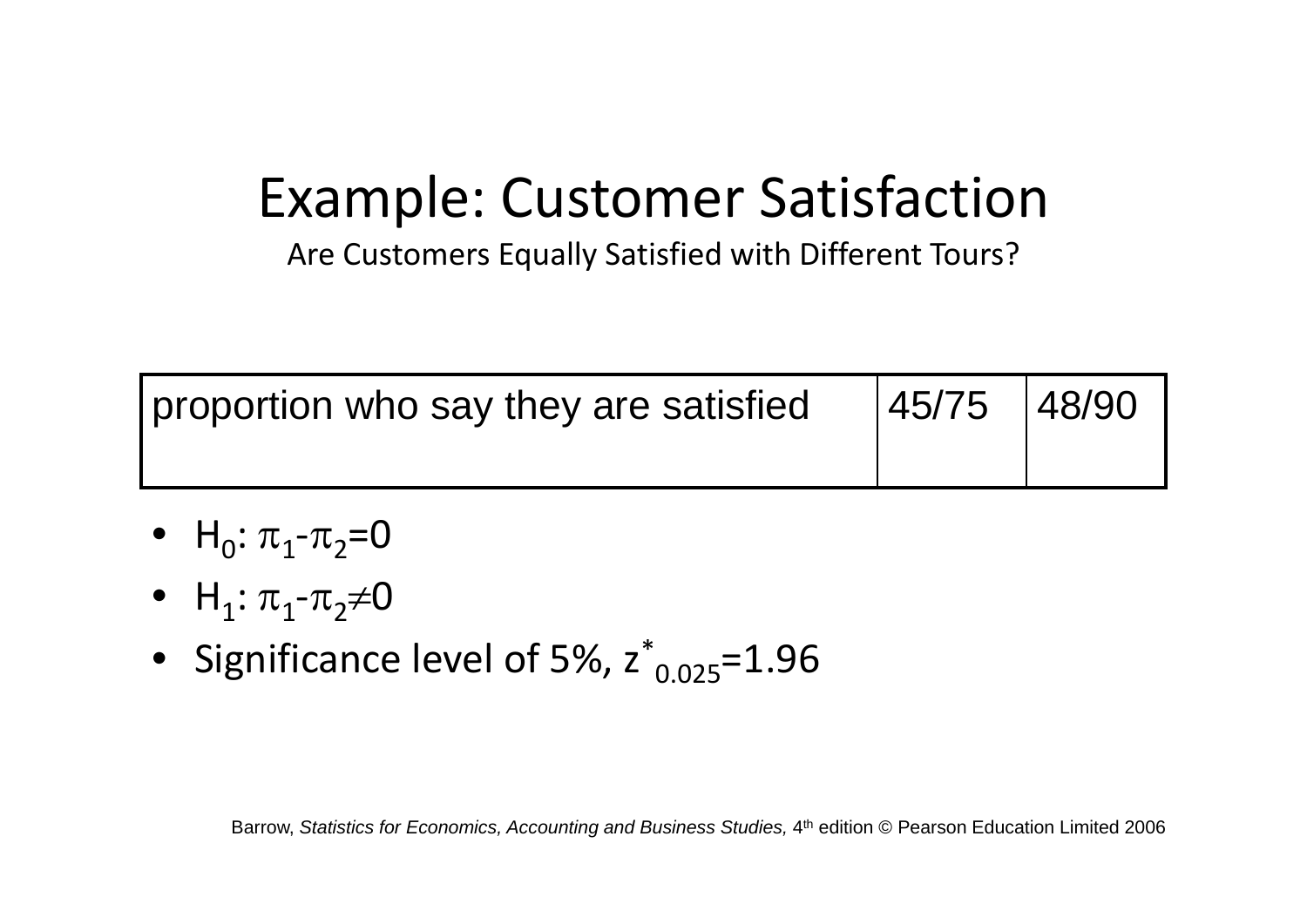

#### • z<z\* so we do not reject the null hypothesis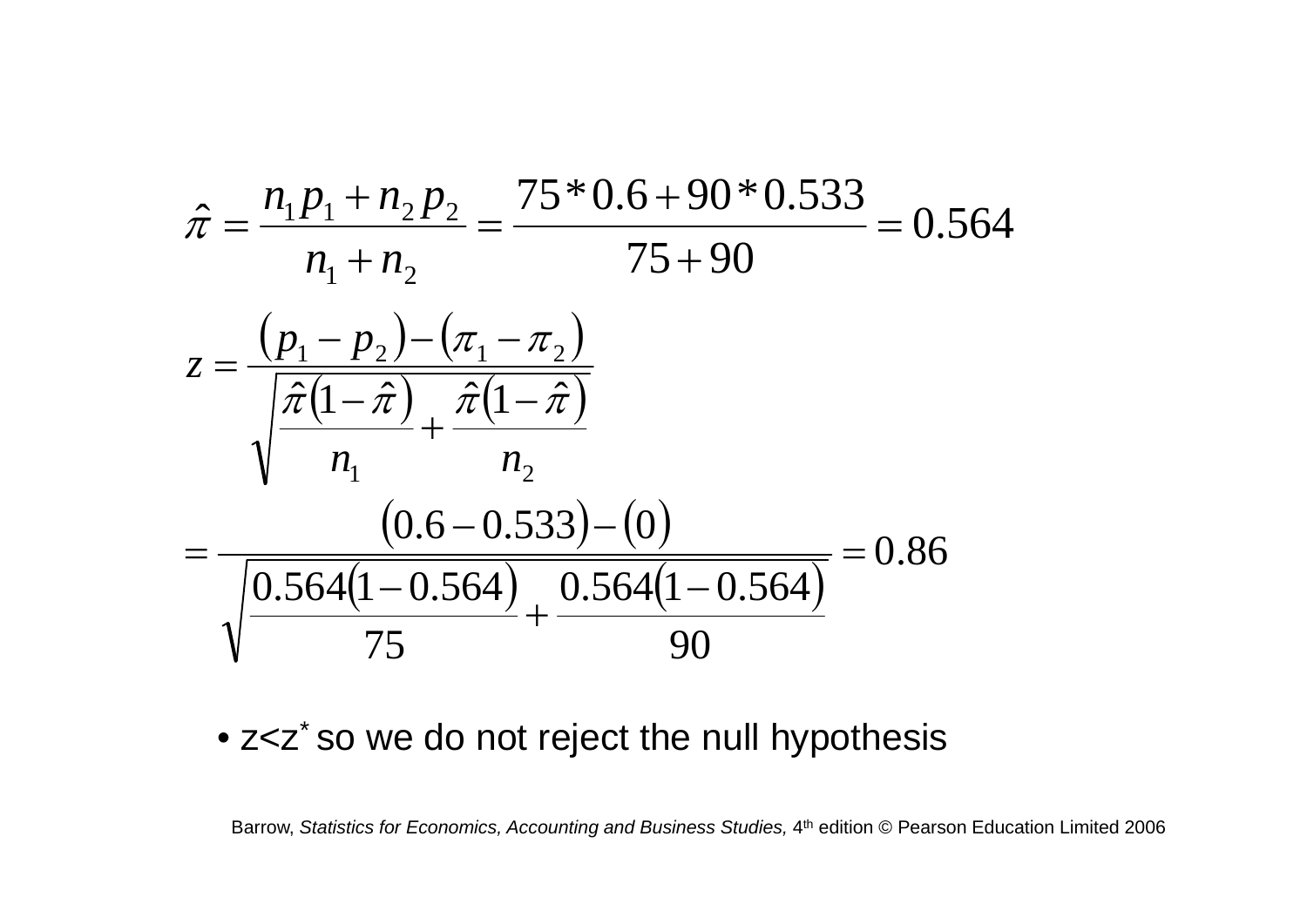# Small Samples: Testing the Difference of Two Means

• The test statistic is

$$
t = \frac{(\overline{x}_1 - \overline{x}_2) - (\mu_1 - \mu_2)}{\sqrt{\frac{S^2}{n_1} + \frac{S^2}{n_2}}} \sim t(n_1 + n_2 - 2)
$$

here S<sup>out</sup> is the pooled vari • where  $s^2$  is the pooled variance

$$
S^{2} = \frac{(n_{1} - 1)s_{1}^{2} + (n_{2} - 1)s_{2}^{2}}{n_{1} + n_{2} - 2}
$$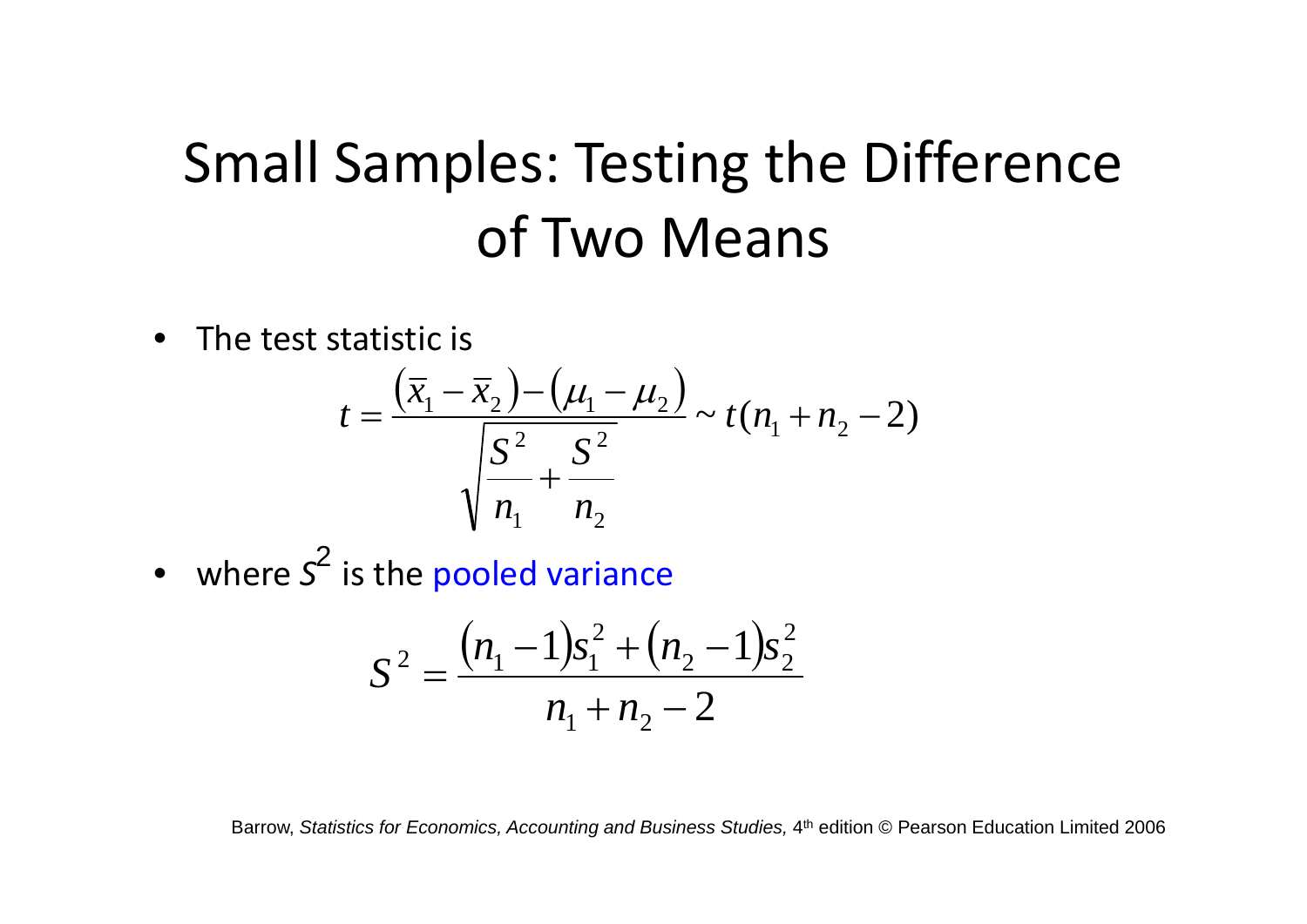### Independent and Dependent Samples

- So far assumed our samples are drawn independently
- Often we have dependent samples (e.g. before and after tests, or scores on macro and micro exams)
- We use <sup>a</sup> different approach to use the info. that the data comes from the same observation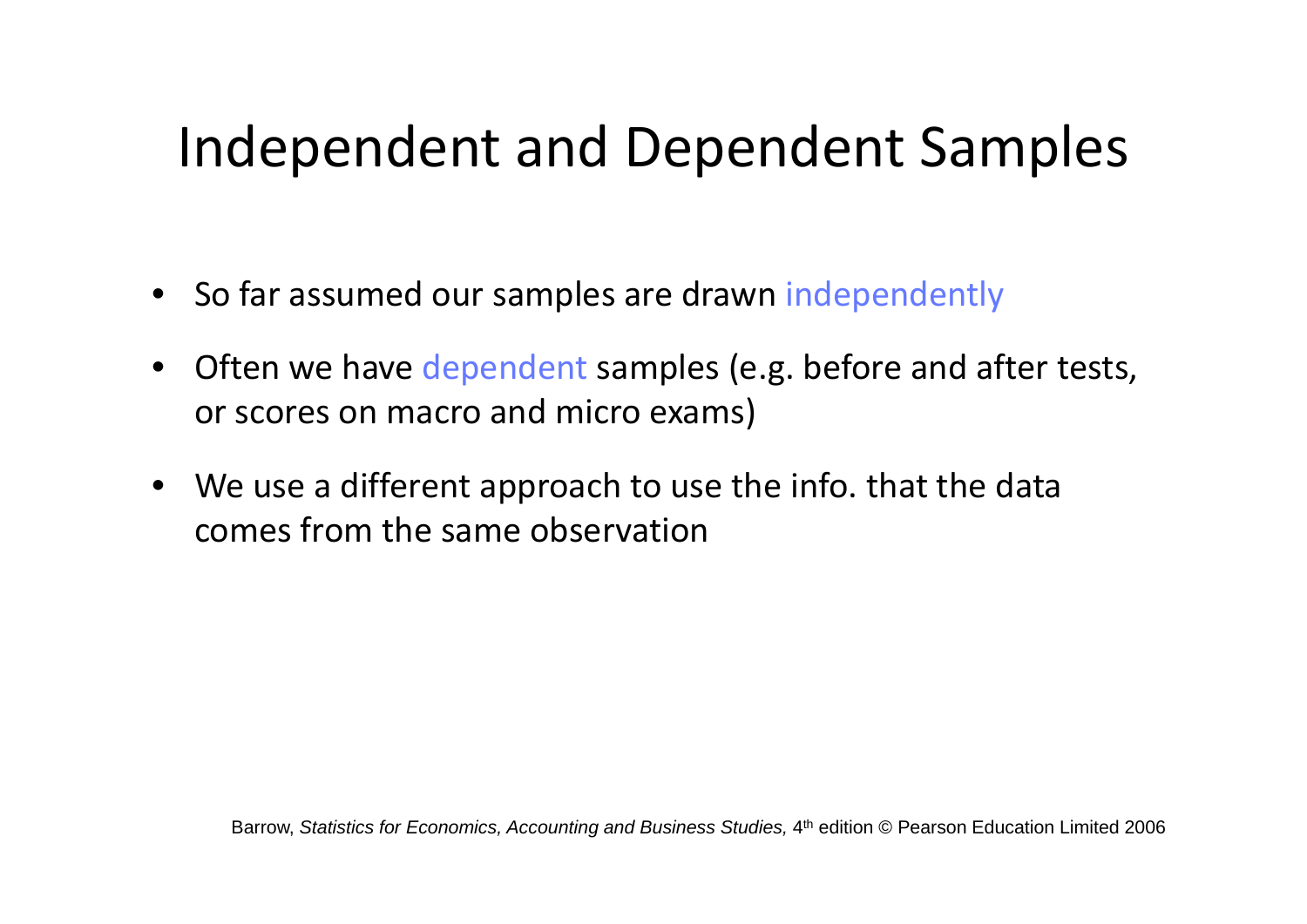#### Example: Paired Samples

| <b>Worker</b>          | 1              | $\boldsymbol{2}$ | $\boldsymbol{3}$ | 4  | 5                        | 6  | 7  | 8  | 9              | 10 |
|------------------------|----------------|------------------|------------------|----|--------------------------|----|----|----|----------------|----|
| <b>Before</b>          | 21             | 24               | 23               | 25 | 28                       | 17 | 24 | 22 | 24             | 27 |
| <b>After</b>           | 23             | 27               | 24               | 28 | 29                       | 21 | 24 | 25 | 26             | 28 |
| <b>Improve</b><br>ment | $\overline{2}$ | 3                |                  | 3  | $\overline{\mathcal{A}}$ |    | U  | 3  | $\overline{2}$ |    |

 $\bar{x}_B = 23.5, s_B = 3.10, n = 10$  $T_{\text{Improvement}} = 2.00, s_{\text{Improvement}} = 1.247, n = 10$  $25.5, s_4 = 2.55, n=10$  $=$  2.00,  $S_{\rm I}$  $x_{\text{transformation}} = 2.00, S_{\text{transformation}} = 1.24$  *i*,  $n =$  $x_A = \angle 5.5, s_A = \angle .55, n =$ Improvement  $= 2.00$ ,  $s_{\text{Improvement}} = 1.247$ ,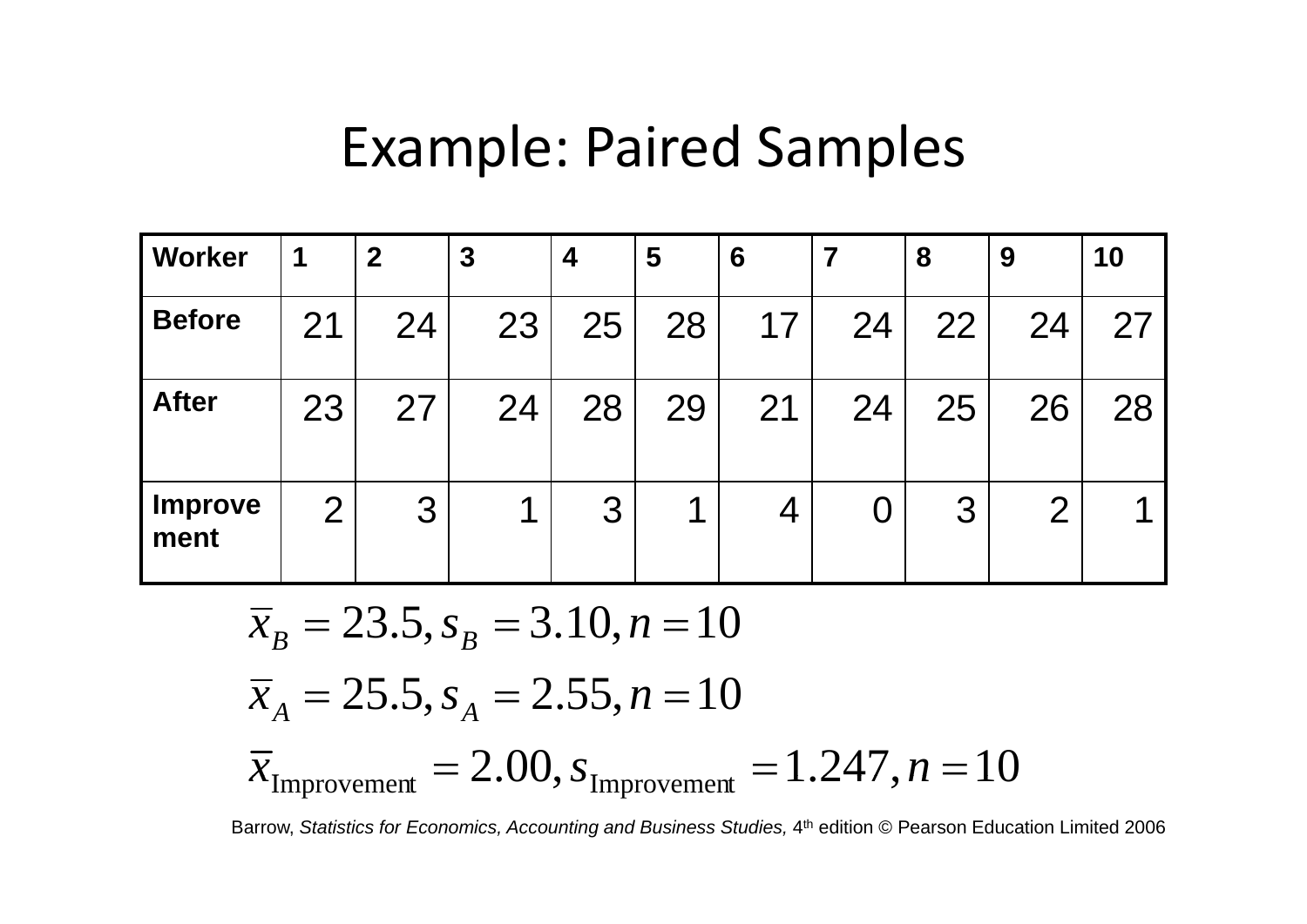$$
H_0: \mu_{\text{improvement}} = 0
$$
  
\n
$$
H_A: \mu_{\text{improvement}} > 0
$$
  
\n
$$
t^*_{0.05,9} = 1.833
$$
  
\n
$$
t = \frac{2.0 - 0}{\sqrt{1.247^2}} = 5.07
$$

• t>t\* so we reject the null hypothesis and conclude that training has improved worker productivity